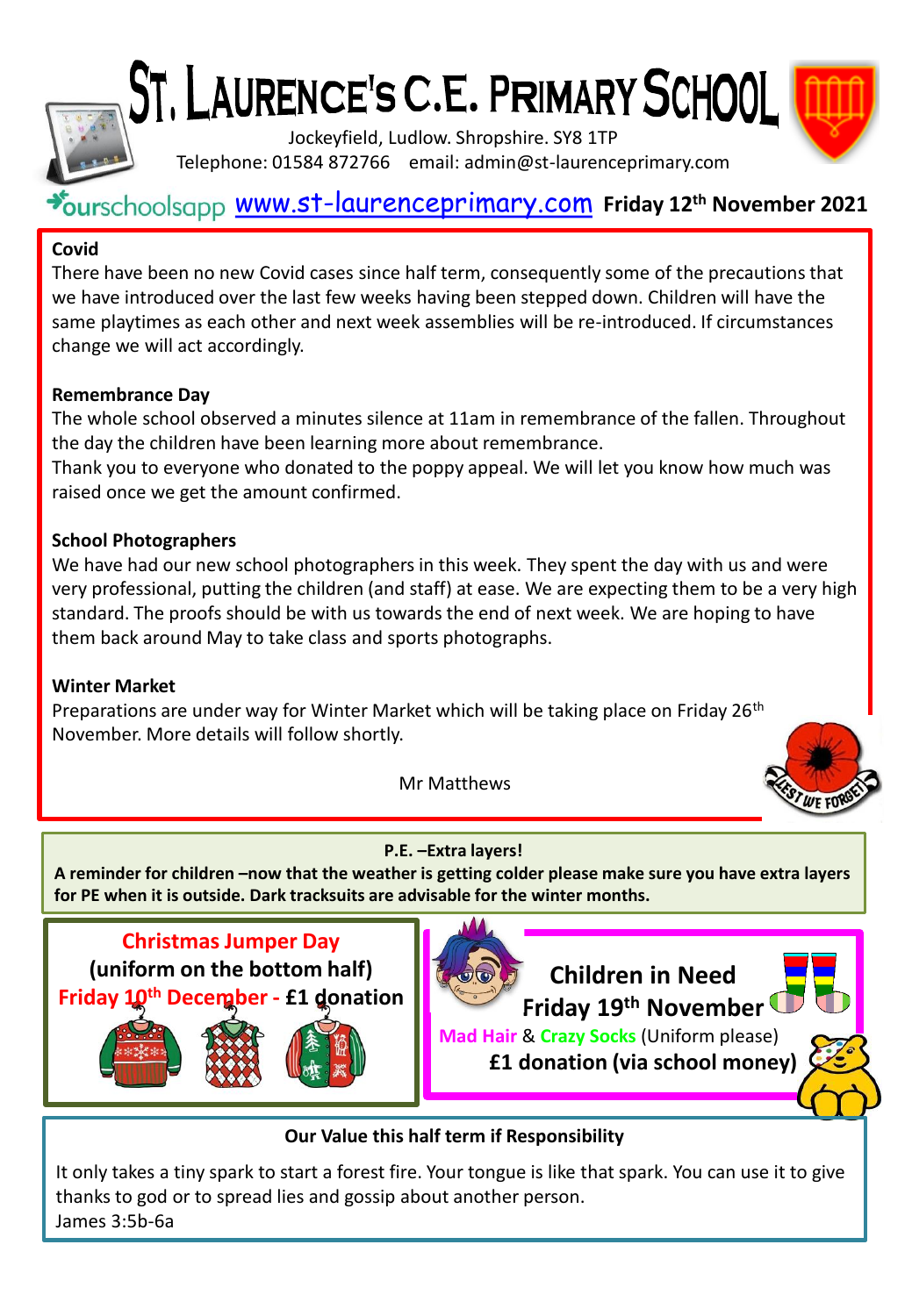

# **Christmas Lunch Tuesday 14th December**

# **Diary Dates**

| <b>November</b>          |                                                            |
|--------------------------|------------------------------------------------------------|
| 19 <sup>th</sup>         | Children in Need - £1 via School Money                     |
|                          | Mad Hair & Crazy Socks (school uniform)                    |
| 26 <sup>th</sup>         | Winter Market - subject to change                          |
| 27 <sup>th</sup>         | Y5/Y6 Football Competition - Shrewsbury Town               |
| <b>December</b>          |                                                            |
| 7 <sup>th</sup>          | KS1 Nativity - PROVISIONAL - To be confirmed               |
| 8 <sup>th</sup>          | KS1 Nativity - PROVISIONAL - To be confirmed               |
| gth                      | Pantomime – Yr $1 - Yr$ 6 - Jack & the Beanstalk           |
| <b>gth</b>               | Reception Nativity (AM) - PROVISIONAL - To be              |
|                          | confirmed                                                  |
| gth                      | Reception class Pantomime - Snow Queen (PM)                |
| 10 <sup>th</sup>         | Christmas Jumper Day - £1 via School Money                 |
|                          | (uniform on the bottom half)                               |
| 14 <sup>th</sup>         | School Christmas Lunch – <b>please book online by 26th</b> |
|                          | <b>November</b>                                            |
| 16 <sup>th</sup>         | Christmas Carol Concert -1.30 -2.30pm - To be              |
|                          | confirmed                                                  |
| 17 <sup>th</sup>         | School closes at 3.30pm                                    |
| January                  |                                                            |
| $\mathbf{A}^{\text{th}}$ | <b>SCHOOL RE-OPENS</b>                                     |

**(Tuesday is NOT a PD day as previously advertised)**